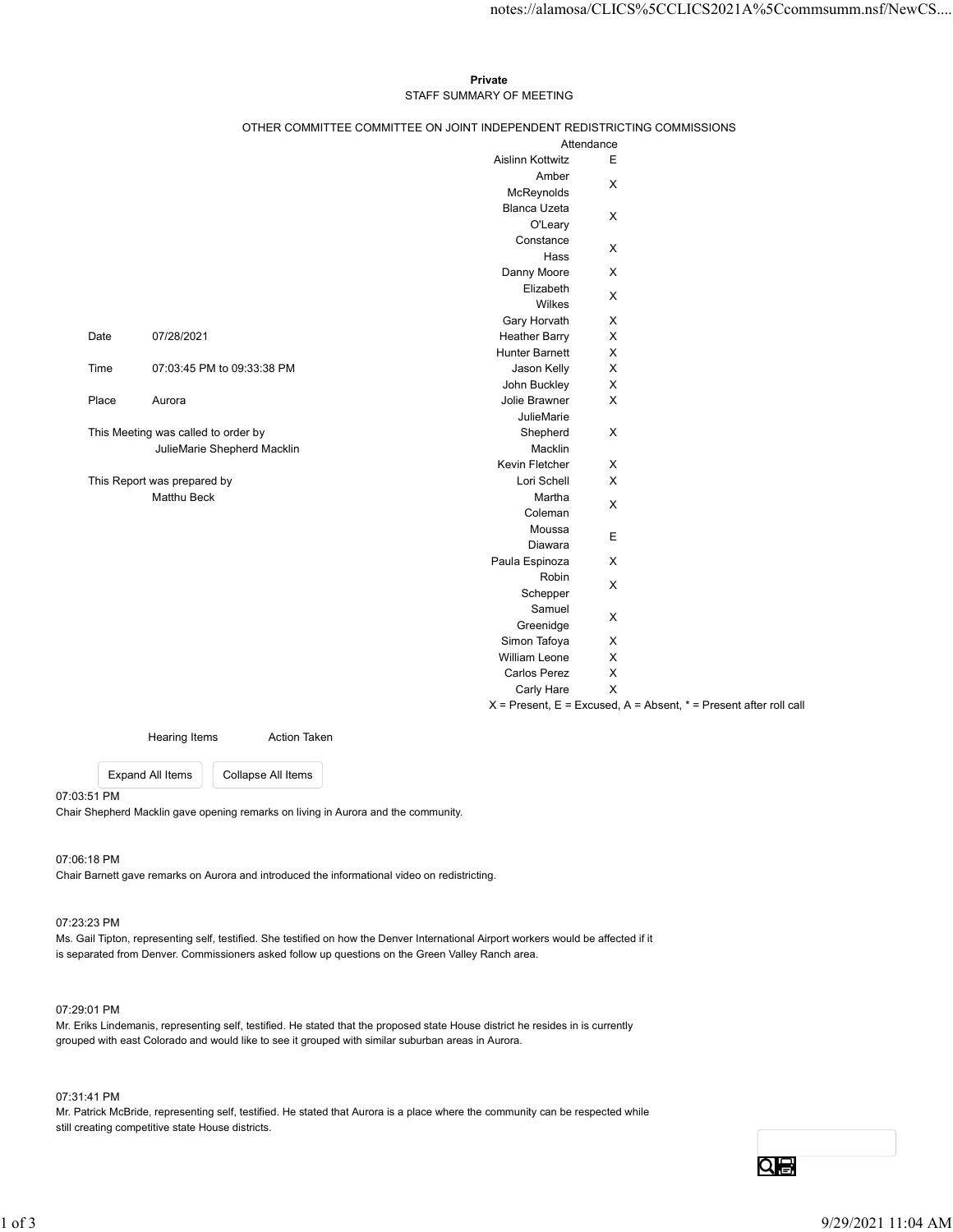#### 07:36:28 PM

Hon. Su Ryden, representing self, testified. She stated that shifting district boundaries to affect communities of interest is creating another boundary. Commissioners asked follow up questions on how the state House and Senate districts should be adjusted to not create boundaries for the community.

#### 07:43:42 PM

Mr. Simon Maghakyan, representing the Armenian Community, testified. He stated that he would like to see Aurora and the surrounding area kept in a single congressional district.

#### 07:50:45 PM

Ms. Alainna Belknap, representing New Era Colorado, testified. She stated concerns with the current maps placing prison populations with the place of incarceration instead of residency.

#### 07:53:55 PM

Ms. Antonette Smith, representing self, testified. She stated concerns with the Centennial area being divided into multiple state house districts.

## 08:01:16 PM

Ms. Laura Lunn, representing the Rocky Mountain Immigrant Advocacy Network, testified. She testified on why the federal ICE Detention facility should be kept in CD6 with Aurora.

## 08:06:50 PM

Mr. Salvador Hernandez, representing Mi Familia Vota, testified. He stated that the Latino population in state House districts 1 & 2 should all be together in state House district 1.

## 08:14:36 PM

Mrs. Annie VanDan, representing the Colorado Asian Culture and Education Network, testified. She spoke on the split of the Asian community in the area and proposed changes. Commissioners asked follow up questions on the Asian community.

## 08:23:54 PM

Mr. Charles Gilford III, representing self, testified. He stated that the current maps combine low and high income areas and dilute voices.

#### 08:30:19 PM

Ms. Brenna Wieker, representing self, testified. She stated that North Aurora is a community that should be kept together.

### 08:37:10 PM

Mr. Idris Keith, Arapahoe County Commissioner, representing self, testified. He expressed concern with the maps being created without up-to-date census data and any potential legal challenges. Commissioners asked and answered questions regarding having the preliminary map without census data. 06.37:10 PM<br>M. Idris Kolib, Arapahoo County Commissioner, representing self, testlied. He expressed concern with the maps being<br>created without up-bo-date census data and any colential legal challenges. Commissioners asked

#### 08:46:46 PM

Senator Rhonda Fields, representing self, testified. She spoke on Aurora as a community and the importance of keeping it whole. She stated that Denver International Airport belongs to everyone in the state.

#### 09:01:06 PM

Councilmember Alison Coombs, representing self, testified. She testified that the immigrant and minority communities are location in the north and central parts of Aurora.

## 09:11:12 PM

Mr. Nebiyu Asfaw, representing the Ethiopian American Development Council, testified. He reiterated previous concerns that the current maps may dilute minority voices.